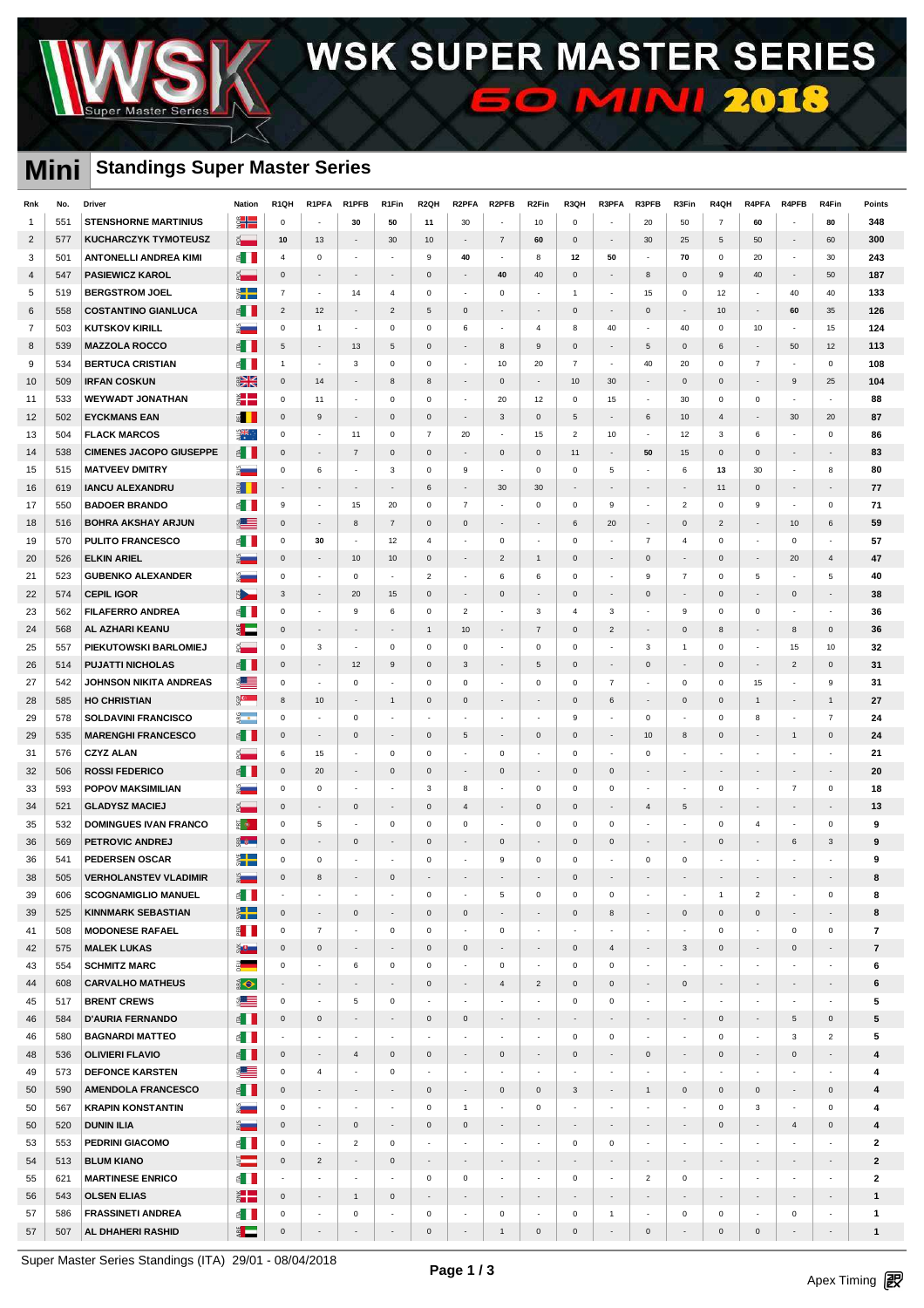# WSK SUPER MASTER SERIES **50 MINI 2018**

### **Mini Standings Super Master Series**

Master

| Rnk      | No.        | <b>Driver</b>                                         | <b>Nation</b>                                                                                                                                                                                                                  | R <sub>1</sub> QH             | R1PFA                                   | R1PFB                                                | R1Fin                         | R <sub>2Q</sub> H                               | R2PFA                                                | R <sub>2</sub> PFB                                   | R <sub>2</sub> Fin                       | R3QH                                    | R3PFA                                                | R3PFB                                   | R3Fin                                                | R4QH                                    | R4PFA                                                | R4PFB                                                | R4Fin                              | Points                   |
|----------|------------|-------------------------------------------------------|--------------------------------------------------------------------------------------------------------------------------------------------------------------------------------------------------------------------------------|-------------------------------|-----------------------------------------|------------------------------------------------------|-------------------------------|-------------------------------------------------|------------------------------------------------------|------------------------------------------------------|------------------------------------------|-----------------------------------------|------------------------------------------------------|-----------------------------------------|------------------------------------------------------|-----------------------------------------|------------------------------------------------------|------------------------------------------------------|------------------------------------|--------------------------|
| 59       | 632        | <b>GO WILLIAM</b>                                     | ⋑                                                                                                                                                                                                                              | $\overline{a}$                |                                         |                                                      | $\overline{\phantom{a}}$      |                                                 |                                                      |                                                      | $\overline{a}$                           | ÷.                                      |                                                      | ÷.                                      | $\overline{\phantom{a}}$                             | $\mathbf 0$                             | $\overline{a}$                                       |                                                      |                                    | $\mathbf 0$              |
| 59       | 631        | <b>DESIDERIO FEDERICO</b>                             | $\epsilon$ .                                                                                                                                                                                                                   | $\overline{\phantom{a}}$      | $\overline{\phantom{a}}$                | $\overline{\phantom{a}}$                             | $\overline{\phantom{a}}$      | $\overline{\phantom{a}}$                        | $\overline{\phantom{a}}$                             | $\overline{\phantom{a}}$                             |                                          | $\overline{\phantom{a}}$                | $\overline{\phantom{a}}$                             | $\overline{\phantom{a}}$                | $\overline{\phantom{a}}$                             | $\mathsf 0$                             | $\mathbf 0$                                          | $\overline{\phantom{a}}$                             | ٠                                  | $\bf{0}$                 |
| 59       | 630        | QUONDAMCARLO MANUEL                                   | E I                                                                                                                                                                                                                            | $\overline{\phantom{a}}$      |                                         |                                                      |                               |                                                 |                                                      |                                                      |                                          |                                         |                                                      |                                         | $\overline{\phantom{a}}$                             | $\mathsf 0$                             | ÷,                                                   | $\mathbf 0$                                          | ÷                                  | $\mathbf 0$              |
| 59       | 629        | <b>TADDEI FERDINANDO</b>                              | $\epsilon$                                                                                                                                                                                                                     | $\sim$                        | $\overline{\phantom{a}}$                | $\overline{\phantom{a}}$                             | $\overline{\phantom{a}}$      | $\sim$                                          | $\overline{\phantom{a}}$                             | $\overline{\phantom{a}}$                             | $\overline{a}$                           | $\overline{\phantom{a}}$                | $\overline{a}$                                       | $\overline{\phantom{a}}$                | $\overline{\phantom{a}}$                             | $\mathsf 0$                             | $\overline{\phantom{a}}$                             |                                                      | ÷,                                 | $\mathbf 0$              |
| 59       | 628        | VIISOREANU LUCA PAUL                                  | ĝП.                                                                                                                                                                                                                            | $\sim$                        | $\overline{\phantom{a}}$                | $\overline{\phantom{a}}$                             | $\overline{\phantom{a}}$      | $\sim$                                          | $\cdot$                                              | $\cdot$                                              | $\cdot$                                  | $\sim$                                  | $\overline{\phantom{a}}$                             | $\sim$                                  | $\sim$                                               | $\mathbf 0$                             | $\sim$                                               | $\cdot$                                              | $\sim$                             | $\bf{0}$                 |
| 59       | 627        | <b>JAKOBSEN MATHIAS</b>                               | ž.                                                                                                                                                                                                                             | $\sim$                        | $\overline{\phantom{a}}$                | $\overline{\phantom{a}}$                             | $\overline{\phantom{a}}$      | $\overline{\phantom{a}}$                        | $\overline{\phantom{a}}$                             | $\overline{\phantom{a}}$                             | ۰                                        | $\overline{\phantom{a}}$                | $\overline{\phantom{a}}$                             | $\blacksquare$                          | $\overline{\phantom{a}}$                             | $\mathsf 0$                             | $\mathbf 0$                                          | $\overline{\phantom{a}}$                             | $\overline{\phantom{a}}$           | $\bf{0}$                 |
| 59       | 626        | <b>LACORTE NICOLA</b>                                 | ≦ II                                                                                                                                                                                                                           | $\overline{\phantom{a}}$      | $\overline{\phantom{a}}$                | $\mathcal{L}_{\mathcal{A}}$                          | $\overline{\phantom{a}}$      | ÷                                               | $\overline{a}$                                       | $\overline{\phantom{a}}$                             | $\sim$                                   | $\mathcal{L}_{\mathcal{A}}$             | $\mathcal{L}_{\mathcal{A}}$                          | $\sim$                                  | $\cdot$                                              | $\mathsf 0$                             | $\overline{\phantom{a}}$                             | $\mathsf 0$                                          | $\overline{\phantom{a}}$           | 0                        |
| 59       | 625        | <b>DEL PINO BRUNO</b>                                 | $\frac{a}{2}$                                                                                                                                                                                                                  | $\overline{\phantom{a}}$      | $\overline{\phantom{a}}$                |                                                      | $\overline{\phantom{a}}$      | $\mathsf 0$                                     | $\overline{\phantom{a}}$                             | $\overline{\phantom{a}}$                             | $\overline{\phantom{a}}$                 | $\overline{\phantom{a}}$                | $\overline{\phantom{a}}$                             | $\overline{a}$                          | $\overline{\phantom{a}}$                             | $\mathbf 0$                             | $\overline{\phantom{a}}$                             | $\mathsf 0$                                          | $\overline{\phantom{a}}$           | $\bf{0}$                 |
| 59       | 624        | <b>BERGMAN CALLE</b>                                  | $\ddot{\tilde{}}$                                                                                                                                                                                                              | $\sim$                        | $\overline{\phantom{a}}$                | $\sim$                                               | ÷,                            | $\mathsf 0$                                     | $\overline{\phantom{a}}$                             | $\overline{\phantom{a}}$                             | $\sim$                                   | $\mathcal{L}_{\mathcal{A}}$             | $\mathcal{L}_{\mathcal{A}}$                          | $\overline{\phantom{a}}$                | $\mathcal{L}_{\mathcal{A}}$                          | $\mathsf 0$                             | $\overline{\phantom{a}}$                             | ÷,                                                   | $\overline{\phantom{a}}$           | $\mathbf 0$              |
| 59       | 623        | <b>PATRIZI MICHELE</b>                                | ▶                                                                                                                                                                                                                              | $\sim$                        | $\overline{\phantom{a}}$                | $\overline{\phantom{a}}$                             | $\overline{a}$                | $\overline{\phantom{a}}$                        | $\overline{\phantom{a}}$                             | $\overline{\phantom{a}}$                             | ÷.                                       | $\mathbf{0}$                            | $\overline{\phantom{a}}$                             | $\overline{\phantom{a}}$                | $\overline{\phantom{a}}$                             | ÷,                                      | $\overline{\phantom{a}}$                             | $\overline{\phantom{a}}$                             | $\overline{\phantom{a}}$           | $\bf{0}$                 |
| 59       | 622        | <b>ALANEN LUCAS</b>                                   | ⋹⊢                                                                                                                                                                                                                             | $\overline{\phantom{a}}$      | $\overline{\phantom{a}}$                | $\overline{\phantom{a}}$                             | ÷                             | $\mathsf 0$                                     | $\mathsf 0$                                          | $\overline{\phantom{a}}$                             | $\overline{\phantom{a}}$                 | 0                                       | $\overline{\phantom{a}}$                             | $\overline{\phantom{a}}$                | $\overline{\phantom{a}}$                             | $\mathbf 0$                             | $\overline{\phantom{a}}$                             | $\overline{\phantom{a}}$                             | $\overline{\phantom{a}}$           | $\mathbf 0$              |
| 59       | 620        | <b>ARENA SALVATORE</b>                                | ≝ II                                                                                                                                                                                                                           | $\sim$                        | $\sim$                                  | $\sim$                                               | $\overline{\phantom{a}}$      | $\sim$                                          | $\overline{\phantom{a}}$                             | $\overline{\phantom{a}}$                             | $\overline{\phantom{a}}$                 | $\mathbf 0$                             | $\overline{\phantom{a}}$                             | $\mathsf 0$                             | $\overline{\phantom{a}}$                             | ٠                                       | $\overline{\phantom{a}}$                             | $\overline{\phantom{a}}$                             | $\sim$                             | $\bf{0}$                 |
| 59       | 618        | <b>SEVERIUKHIN ARTEM</b>                              | å <sub>med</sub>                                                                                                                                                                                                               | $\sim$                        |                                         | $\overline{\phantom{a}}$                             |                               |                                                 |                                                      | $\overline{\phantom{a}}$                             | ٠                                        | 0                                       | $\mathbf 0$                                          |                                         | $\overline{\phantom{a}}$                             |                                         | $\overline{\phantom{a}}$                             |                                                      | ÷                                  | $\mathbf 0$              |
| 59       | 616        | <b>FOTEEV GERMAN</b>                                  | $\frac{1}{2}$                                                                                                                                                                                                                  | $\sim$                        | $\sim$                                  | $\overline{\phantom{a}}$                             | $\overline{\phantom{a}}$      | $\overline{\phantom{a}}$                        | $\overline{\phantom{a}}$                             | $\overline{\phantom{a}}$                             | $\sim$                                   | $\mathbf 0$                             | $\mathbf 0$                                          | $\sim$                                  | $\sim$                                               | $\sim$                                  | $\overline{\phantom{a}}$                             | $\overline{a}$                                       | $\sim$                             | $\bf{0}$                 |
| 59       | 615        | <b>HAKALA VILI</b>                                    | ⋹⊢                                                                                                                                                                                                                             | $\sim$                        | $\overline{\phantom{a}}$                | $\overline{\phantom{a}}$                             | $\overline{\phantom{a}}$      | $\mathsf 0$                                     | $\mathbf 0$                                          | $\overline{\phantom{a}}$                             | $\sim$                                   | $\mathbf 0$                             | $\sim$                                               | $\mathsf 0$                             | $\cdot$                                              | $\mathsf 0$                             | $\overline{\phantom{a}}$                             | $\mathbf 0$                                          | $\sim$                             | $\bf{0}$                 |
| 59       | 613        | <b>SCALVINI FEDERICO</b>                              | E I I                                                                                                                                                                                                                          | $\sim$                        | $\overline{\phantom{a}}$                | $\overline{\phantom{a}}$                             | $\overline{\phantom{a}}$      | $\mathsf 0$                                     | $\mathsf 0$                                          | $\overline{\phantom{a}}$                             | $\sim$                                   | $\sim$                                  | $\sim$                                               | $\sim$                                  | $\sim$                                               | $\sim$                                  | $\overline{\phantom{a}}$                             | $\sim$                                               | $\sim$                             | $\bf{0}$                 |
| 59       | 612        | <b>ROOS NIKOLAS</b>                                   | ▶                                                                                                                                                                                                                              | $\overline{\phantom{a}}$      | $\overline{\phantom{a}}$                | $\overline{\phantom{a}}$                             | $\overline{\phantom{a}}$      | $\mathbf 0$                                     | $\mathsf 0$                                          | $\overline{\phantom{a}}$                             | $\sim$                                   | $\mathbf 0$                             | $\mathbf 0$                                          | $\overline{\phantom{a}}$                | $\cdot$                                              | $\mathsf 0$                             | $\overline{\phantom{a}}$                             | $\mathsf 0$                                          | $\overline{\phantom{a}}$           | 0                        |
| 59       | 610        | <b>PROTASOV GLEB</b>                                  | 9월 - 19일<br>19년                                                                                                                                                                                                                | $\overline{\phantom{a}}$      | $\overline{\phantom{a}}$                | $\overline{\phantom{a}}$                             | $\overline{\phantom{a}}$      | $\mathsf 0$                                     | $\overline{\phantom{a}}$                             | $\overline{\phantom{a}}$                             | $\overline{\phantom{a}}$                 | $\overline{\phantom{a}}$                | $\overline{\phantom{a}}$                             | $\sim$                                  | $\overline{\phantom{a}}$                             | $\overline{\phantom{a}}$                | $\overline{\phantom{a}}$                             | $\overline{\phantom{a}}$                             | $\overline{\phantom{a}}$           | $\bf{0}$                 |
| 59       | 607        | <b>MARTINESE JACOPO</b>                               | E I                                                                                                                                                                                                                            | $\mathcal{L}_{\mathcal{A}}$   | ÷                                       | $\sim$                                               | ÷,                            | $\mathsf 0$                                     | $\mathbf 0$                                          | $\mathcal{L}_{\mathcal{A}}$                          | $\overline{a}$                           | $\mathsf 0$                             | $\mathcal{L}$                                        | $\mathsf 0$                             | $\sim$                                               | ÷                                       | $\overline{\phantom{a}}$                             | $\sim$                                               | $\sim$                             | $\mathbf 0$              |
| 59       | 605        | <b>GENE' ERIC</b>                                     | <b>Disco</b>                                                                                                                                                                                                                   | $\sim$                        | $\sim$                                  | $\overline{\phantom{a}}$                             | $\overline{\phantom{a}}$      | $\overline{\phantom{a}}$                        | $\overline{a}$                                       | $\overline{\phantom{a}}$                             | $\overline{\phantom{a}}$                 | $\overline{\phantom{a}}$                | $\overline{\phantom{a}}$                             | $\blacksquare$                          | $\overline{\phantom{a}}$                             | $\mathbf{0}$                            | $\overline{\phantom{a}}$                             | $\mathbf 0$                                          | $\overline{\phantom{a}}$           | $\mathbf{0}$             |
| 59       | 604        | <b>CARANTA JULES</b>                                  | $\frac{3}{2}$                                                                                                                                                                                                                  | $\overline{\phantom{a}}$      | $\overline{\phantom{a}}$                |                                                      |                               | $\mathsf 0$                                     | $\mathsf 0$                                          | $\overline{\phantom{a}}$                             | ÷                                        | 0                                       | $\overline{\phantom{a}}$                             | ÷                                       | $\overline{\phantom{a}}$                             | $\mathbf 0$                             | $\mathsf 0$                                          |                                                      | ÷                                  | $\mathbf 0$              |
| 59       | 599        | <b>THORSZELIUS THEO</b>                               | $\ddot{\bm{s}}$ $\blacksquare$                                                                                                                                                                                                 | $\sim$                        | $\sim$                                  | $\overline{\phantom{a}}$                             | $\overline{\phantom{a}}$      | $\mathsf{O}\xspace$                             | $\mathsf 0$                                          | $\overline{\phantom{a}}$                             | $\overline{\phantom{a}}$                 | $\overline{\phantom{a}}$                | $\overline{\phantom{a}}$                             | $\blacksquare$                          | $\sim$                                               | $\mathbf{0}$                            | $\overline{\phantom{a}}$                             | $\overline{\phantom{a}}$                             | ٠                                  | $\bf{0}$                 |
| 59       | 595        | <b>FORNARO MICHELE</b>                                | E I                                                                                                                                                                                                                            | $\mathsf 0$                   | $\overline{\phantom{a}}$                | $\overline{\phantom{a}}$                             |                               |                                                 |                                                      | $\overline{\phantom{a}}$                             | $\sim$                                   | ÷                                       | $\overline{\phantom{a}}$                             |                                         | $\overline{\phantom{a}}$                             |                                         | $\overline{\phantom{a}}$                             |                                                      | ÷                                  | $\mathbf 0$              |
| 59       | 594        | DE PALO MATTEO                                        | $\epsilon$ $\blacksquare$                                                                                                                                                                                                      | $\mathsf 0$                   | $\mathbf 0$                             | $\overline{\phantom{a}}$                             | $\overline{a}$                | $\sim$                                          | $\overline{\phantom{a}}$                             |                                                      | $\overline{a}$                           | $\mathbf 0$                             | $\overline{\phantom{a}}$                             | $\mathsf 0$                             | $\sim$                                               | $\mathsf 0$                             | $\overline{\phantom{a}}$                             | $\mathsf 0$                                          | $\overline{\phantom{a}}$           | $\mathbf 0$              |
| 59       | 592        | JANNIK JULIUS-BERNHART                                | a and a series of the series of the series of the series of the series of the series of the series of the series of the series of the series of the series of the series of the series of the series of the series of the seri | $\mathsf 0$                   | $\mathbf 0$                             | $\overline{\phantom{a}}$                             | $\sim$                        | $\overline{\phantom{a}}$                        | $\overline{\phantom{a}}$                             | $\cdot$                                              | $\cdot$                                  | ÷                                       | $\mathcal{L}_{\mathcal{A}}$                          | $\sim$                                  | $\mathcal{L}_{\mathcal{A}}$                          | $\sim$                                  | $\overline{\phantom{a}}$                             | $\sim$                                               | $\sim$                             | $\bf{0}$                 |
|          | 591        | <b>PEDERSEN MIKKEL</b>                                | <b>a</b> 2                                                                                                                                                                                                                     | $\mathsf 0$                   | $\mathsf{O}\xspace$                     | $\blacksquare$                                       | $\overline{a}$                | $\overline{\phantom{a}}$                        | $\overline{\phantom{a}}$                             |                                                      | $\overline{\phantom{a}}$                 | $\mathsf{O}\xspace$                     | $\mathbf 0$                                          | $\blacksquare$                          | $\overline{\phantom{a}}$                             | $\overline{a}$                          | $\overline{a}$                                       |                                                      | $\overline{\phantom{a}}$           | $\bf{0}$                 |
| 59<br>59 | 589        | <b>TRENTIN GIOVANNI</b>                               | ≦ II                                                                                                                                                                                                                           | $\mathsf 0$                   | $\mathsf 0$                             | $\overline{\phantom{a}}$                             | $\overline{\phantom{a}}$      | $\overline{\phantom{a}}$                        | $\overline{\phantom{a}}$                             | $\overline{\phantom{a}}$                             | $\sim$                                   | $\sim$                                  | $\overline{\phantom{a}}$                             | $\sim$                                  | $\overline{\phantom{a}}$                             | $\sim$                                  | $\overline{\phantom{a}}$                             | $\sim$                                               | $\overline{\phantom{a}}$           | 0                        |
| 59       | 588        | <b>LEMBERG NICO</b>                                   | $\frac{1}{2}$                                                                                                                                                                                                                  | $\mathsf{O}\xspace$           | $\overline{\phantom{a}}$                | $\overline{\phantom{a}}$                             | $\overline{\phantom{a}}$      | $\overline{\phantom{a}}$                        | $\overline{\phantom{a}}$                             | $\overline{\phantom{a}}$                             | $\overline{\phantom{a}}$                 | $\overline{\phantom{a}}$                | $\overline{\phantom{a}}$                             | $\overline{\phantom{a}}$                | $\overline{\phantom{a}}$                             | $\overline{\phantom{a}}$                | $\overline{\phantom{a}}$                             | $\overline{\phantom{a}}$                             | $\overline{\phantom{a}}$           | $\bf{0}$                 |
|          |            |                                                       |                                                                                                                                                                                                                                | $\mathsf 0$                   |                                         | $\overline{\phantom{a}}$                             | ÷                             | $\mathsf 0$                                     | ÷,                                                   | $\overline{\phantom{a}}$                             | $\overline{\phantom{a}}$                 | $\mathbf 0$                             | $\mathsf 0$                                          | $\overline{\phantom{a}}$                | $\overline{\phantom{a}}$                             | $\mathsf 0$                             | $\mathsf 0$                                          | $\sim$                                               | $\overline{\phantom{a}}$           | $\mathbf 0$              |
| 59       | 587        | <b>BABAIOANA DARIUS LUCIAN</b><br><b>HIDEG ADAM</b>   | § ∏<br>$rac{2}{2}$                                                                                                                                                                                                             | $\mathsf 0$                   | $\mathsf 0$<br>$\mathbf{0}$             | $\overline{\phantom{a}}$                             | $\overline{a}$                |                                                 |                                                      |                                                      | ÷.                                       | $\overline{\phantom{a}}$                | $\overline{\phantom{a}}$                             |                                         | $\overline{\phantom{a}}$                             | $\mathbf{0}$                            |                                                      |                                                      |                                    |                          |
| 59       | 583        |                                                       |                                                                                                                                                                                                                                |                               |                                         |                                                      |                               | $\mathsf 0$                                     | $\overline{\phantom{a}}$                             | $\mathsf 0$                                          |                                          |                                         |                                                      | $\overline{\phantom{a}}$                |                                                      |                                         | $\mathbf 0$                                          | $\overline{\phantom{a}}$                             | $\overline{\phantom{a}}$           | $\bf{0}$                 |
| 59       | 582        | <b>TRUKHIN YAROSLAV</b>                               | å <sub>m</sub>                                                                                                                                                                                                                 | $\mathbf 0$                   | $\overline{\phantom{a}}$                | $\overline{\phantom{a}}$                             | ÷,                            |                                                 | $\overline{a}$                                       | $\overline{\phantom{a}}$                             | $\overline{\phantom{a}}$                 | ÷                                       | $\overline{\phantom{a}}$                             | $\overline{\phantom{a}}$                | $\overline{\phantom{a}}$                             | $\overline{\phantom{a}}$                | $\overline{\phantom{a}}$                             |                                                      | ÷                                  | 0                        |
| 59       | 579        | <b>DJAVANBAKHT LILY</b>                               | ₿ +                                                                                                                                                                                                                            | $\mathsf 0$                   | $\sim$                                  | $\overline{\phantom{a}}$                             | $\overline{\phantom{a}}$      | $\mathsf{O}\xspace$                             | $\overline{\phantom{a}}$                             | $\mathsf 0$                                          | $\overline{\phantom{a}}$                 | $\mathbf 0$                             | $\overline{\phantom{a}}$                             | $\mathsf 0$                             | $\sim$                                               | $\mathbf{0}$                            | $\overline{\phantom{a}}$                             | $\overline{\phantom{a}}$                             | $\sim$                             | 0                        |
| 59       | 572        | <b>GARCIA AARON</b><br><b>BOGUNOVIC ALEKSANDAR</b>    | <b>DE</b>                                                                                                                                                                                                                      | $\mathsf 0$                   | $\overline{\phantom{a}}$                | 0<br>$\sim$                                          | $\sim$                        | $\mathsf 0$                                     | $\mathsf 0$<br>$\sim$                                | $\overline{\phantom{a}}$<br>$\sim$                   | $\mathsf 0$<br>$\sim$                    |                                         | $\overline{\phantom{a}}$<br>$\sim$                   |                                         | $\sim$<br>$\sim$                                     | $\mathsf 0$<br>$\sim$                   | $\mathbf 0$<br>$\sim$                                | $\sim$                                               | ÷<br>$\mathcal{L}_{\mathcal{A}}$   | $\mathbf 0$              |
| 59       | 571        | <b>SZTUKA KACPER</b>                                  | š.                                                                                                                                                                                                                             | $\mathsf 0$<br>$\mathsf 0$    | $\sim$<br>$\overline{\phantom{a}}$      |                                                      | ÷,                            | $\mathsf 0$<br>$\sim$                           | ÷,                                                   | $\overline{\phantom{a}}$                             | ٠                                        | $\mathbf 0$<br>$\mathbf 0$              | $\overline{\phantom{a}}$                             | $\mathbf 0$<br>$\mathbf 0$              | $\overline{\phantom{a}}$                             |                                         | $\mathbf 0$                                          | $\overline{\phantom{a}}$                             | $\overline{\phantom{a}}$           | $\bf{0}$                 |
| 59       | 566        |                                                       | $\frac{1}{2}$                                                                                                                                                                                                                  |                               |                                         | $\mathbf 0$                                          |                               |                                                 |                                                      |                                                      |                                          |                                         |                                                      |                                         |                                                      | $\mathsf 0$                             |                                                      |                                                      |                                    | $\bf{0}$                 |
| 59       | 565        | <b>VARIAWA SA AAD</b><br><b>SKJELLERUP MARCUS</b>     | ▶<br>ž.                                                                                                                                                                                                                        | $\sim$                        | $\sim$<br>$\sim$                        | $\overline{\phantom{a}}$                             | $\overline{\phantom{a}}$<br>÷ | $\overline{\phantom{a}}$                        | $\overline{\phantom{a}}$<br>$\overline{\phantom{a}}$ | $\overline{\phantom{a}}$<br>$\mathbf 0$              | $\overline{\phantom{a}}$<br>$\mathsf 0$  | $\mathsf{O}\xspace$<br>÷,               | $\sim$<br>$\overline{a}$                             | $\sim$<br>÷,                            | $\overline{\phantom{a}}$<br>$\sim$                   | $\mathsf 0$<br>÷,                       | $\overline{\phantom{a}}$<br>$\overline{\phantom{a}}$ | $\mathsf 0$                                          | $\overline{\phantom{a}}$<br>٠      | $\bf{0}$                 |
| 59       | 564        | <b>TESTA RODRIGO</b>                                  | E o                                                                                                                                                                                                                            | $\,0\,$<br>$\mathbf 0$        |                                         | $\mathsf 0$                                          |                               | $\mathbf 0$<br>$\mathbf 0$                      | $\mathbf 0$                                          |                                                      |                                          | $\mathsf{O}\xspace$                     |                                                      | $\mathbf 0$                             |                                                      | $\mathbf 0$                             |                                                      | $\Omega$                                             |                                    | 0<br>$\bf{0}$            |
| 59       | 563        |                                                       |                                                                                                                                                                                                                                |                               |                                         |                                                      |                               |                                                 |                                                      |                                                      |                                          |                                         |                                                      |                                         |                                                      |                                         |                                                      |                                                      |                                    |                          |
| 59       | 561        | <b>TURENKOV VALENTIN</b>                              | å <sub>a</sub>                                                                                                                                                                                                                 | 0<br>$\mathsf 0$              | $\overline{\phantom{a}}$<br>$\mathsf 0$ | $\mathbf 0$<br>$\blacksquare$                        | ٠<br>$\overline{\phantom{a}}$ | $\mathbf 0$<br>$\sim$                           | $\overline{\phantom{a}}$                             | $\mathbf 0$<br>$\overline{\phantom{a}}$              | $\mathsf{O}$<br>$\overline{\phantom{a}}$ | 0<br>$\sim$                             | $\pmb{0}$<br>$\overline{\phantom{a}}$                | $\sim$                                  | $\mathsf{O}$<br>$\sim$                               | $\mathbf 0$<br>$\overline{\phantom{a}}$ | $\overline{\phantom{a}}$<br>$\overline{\phantom{a}}$ | $\mathsf 0$<br>$\overline{\phantom{a}}$              | ÷<br>$\overline{\phantom{a}}$      | $\bf{0}$<br>$\mathbf{0}$ |
| 59       | 560        | <b>RIED LENNY</b>                                     | $\frac{1}{2}$<br>$\epsilon$                                                                                                                                                                                                    |                               |                                         |                                                      |                               |                                                 |                                                      |                                                      |                                          |                                         |                                                      |                                         |                                                      |                                         |                                                      |                                                      |                                    |                          |
| 59<br>59 | 559<br>556 | <b>CAPUANO GIUSEPPE</b><br><b>PARTYSHEV OLEKSANDR</b> | $\frac{d}{dx}$                                                                                                                                                                                                                 | $\sim$<br>$\mathsf{O}\xspace$ | $\overline{\phantom{a}}$<br>$\sim$      | $\overline{\phantom{a}}$<br>$\overline{\phantom{a}}$ | ٠<br>$\overline{\phantom{a}}$ | $\overline{\phantom{a}}$<br>$\mathsf{O}\xspace$ | $\overline{\phantom{a}}$<br>$\overline{\phantom{a}}$ | $\overline{\phantom{a}}$<br>$\overline{\phantom{a}}$ | $\overline{\phantom{a}}$<br>$\sim$       | 0<br>$\mathbf 0$                        | $\mathbf 0$<br>$\sim$                                | $\overline{\phantom{a}}$<br>$\sim$      | $\overline{\phantom{a}}$<br>$\overline{\phantom{a}}$ | $\mathbf 0$<br>$\mathsf 0$              | $\mathbf 0$<br>$\mathbf 0$                           | $\overline{\phantom{a}}$<br>$\overline{\phantom{a}}$ | $\sim$<br>$\overline{\phantom{a}}$ | $\bf{0}$<br>$\bf{0}$     |
| 59       | 555        | DRAGAN DAVID STEFAN                                   | $\frac{3}{2}$                                                                                                                                                                                                                  | $\mathsf 0$                   | $\overline{\phantom{a}}$                | $\overline{\phantom{a}}$                             | $\overline{\phantom{a}}$      | $\overline{\phantom{a}}$                        | $\overline{a}$                                       | $\overline{\phantom{a}}$                             | $\sim$                                   | $\overline{\phantom{a}}$                | $\overline{\phantom{a}}$                             | $\overline{\phantom{a}}$                | $\overline{\phantom{a}}$                             | ÷                                       | $\overline{\phantom{a}}$                             | ÷                                                    | $\overline{\phantom{a}}$           | $\bf{0}$                 |
|          |            | <b>CARRASQUEDO PARADA JESSI</b>                       | $\frac{3}{2}$ $\bullet$                                                                                                                                                                                                        |                               |                                         | $\overline{\phantom{a}}$                             | $\overline{\phantom{a}}$      | $\overline{\phantom{a}}$                        | $\overline{\phantom{a}}$                             | $\overline{\phantom{a}}$                             | $\overline{\phantom{a}}$                 |                                         |                                                      |                                         |                                                      | $\overline{\phantom{a}}$                | $\overline{\phantom{a}}$                             | $\overline{\phantom{a}}$                             | $\overline{\phantom{a}}$           |                          |
| 59       | 552        |                                                       |                                                                                                                                                                                                                                | $\mathsf{O}\xspace$           | $\overline{\phantom{a}}$                |                                                      | $\overline{\phantom{a}}$      |                                                 | $\overline{\phantom{a}}$                             |                                                      | $\overline{\phantom{a}}$                 | $\mathbf 0$<br>$\overline{\phantom{a}}$ | $\overline{\phantom{a}}$<br>$\overline{\phantom{a}}$ | $\mathbf 0$<br>$\overline{\phantom{a}}$ | $\mathbf 0$<br>$\overline{\phantom{a}}$              | $\overline{\phantom{a}}$                |                                                      | $\overline{\phantom{a}}$                             |                                    | $\mathbf 0$              |
| 59       | 549        | <b>PANICCIA RICCARDO</b>                              | $\epsilon$                                                                                                                                                                                                                     | $\mathbf 0$                   | $\sim$                                  | $\overline{\phantom{a}}$                             |                               | $\overline{\phantom{a}}$                        |                                                      | $\overline{\phantom{a}}$                             |                                          |                                         |                                                      |                                         |                                                      |                                         | $\overline{\phantom{a}}$                             |                                                      | $\sim$                             | 0                        |
| 59       | 548        | <b>MIRMANOV BAKBERGEN</b>                             | $\frac{3}{2}$                                                                                                                                                                                                                  | $\mathbf{0}$                  | $\sim$                                  | $\overline{\phantom{a}}$                             | $\overline{\phantom{a}}$      | $\sim$                                          | $\overline{\phantom{a}}$                             | $\overline{\phantom{a}}$                             | $\overline{\phantom{a}}$                 | $\overline{\phantom{a}}$                | $\overline{\phantom{a}}$                             | $\sim$                                  | $\sim$                                               | $\overline{\phantom{a}}$                | $\overline{\phantom{a}}$                             | $\overline{\phantom{a}}$                             | $\overline{\phantom{a}}$           | $\mathbf 0$              |
| 59       | 546        | <b>MEGNA LEONARDO</b>                                 | $\epsilon$ $\blacksquare$                                                                                                                                                                                                      | $\mathsf 0$                   | $\overline{\phantom{a}}$                | $\mathbf 0$                                          | $\overline{\phantom{a}}$      | $\overline{\phantom{a}}$                        | $\overline{\phantom{a}}$                             | $\overline{\phantom{a}}$                             | $\overline{\phantom{a}}$                 | $\overline{\phantom{a}}$                | $\overline{\phantom{a}}$                             | $\overline{\phantom{a}}$                | $\cdot$                                              | $\overline{\phantom{a}}$                | $\overline{\phantom{a}}$                             | $\sim$                                               | $\sim$                             | $\bf{0}$                 |
| 59       | 545        | <b>ENACHE ERIC</b>                                    | $\frac{1}{2}$                                                                                                                                                                                                                  | $\mathsf{O}\xspace$           | $\sim$                                  | $\overline{\phantom{a}}$                             | $\overline{\phantom{a}}$      | $\overline{\phantom{a}}$                        | $\overline{\phantom{a}}$                             | $\sim$                                               | $\sim$                                   | $\overline{\phantom{a}}$                | $\sim$                                               | $\sim$                                  | $\sim$                                               | $\overline{\phantom{a}}$                | $\overline{\phantom{a}}$                             | $\overline{\phantom{a}}$                             | $\sim$                             | $\pmb{0}$                |
| 59       | 544        | <b>KHANZHIN FEDOR</b>                                 | $\frac{3}{2}$                                                                                                                                                                                                                  | $\mathsf 0$                   | $\mathsf 0$                             | $\overline{\phantom{a}}$                             | $\sim$                        | $\overline{\phantom{a}}$                        | $\overline{\phantom{a}}$                             | $\overline{\phantom{a}}$                             | $\overline{\phantom{a}}$                 | $\mathcal{L}_{\mathcal{A}}$             | $\overline{\phantom{a}}$                             | $\overline{\phantom{a}}$                | $\overline{\phantom{a}}$                             | $\sim$                                  | $\overline{\phantom{a}}$                             | $\sim$                                               | $\overline{\phantom{a}}$           | $\bf{0}$                 |
| 59       | 540        | <b>IDER MICHAEL PATROCLO</b>                          | $\epsilon$ $\blacksquare$                                                                                                                                                                                                      | $\mathbf{0}$                  | $\overline{\phantom{a}}$                | $\overline{\phantom{a}}$                             | $\overline{\phantom{a}}$      | $\mathsf{O}\xspace$                             | $\overline{\phantom{a}}$                             | $\mathsf 0$                                          | $\overline{\phantom{a}}$                 | $\mathbf 0$                             | $\mathbf 0$                                          | $\blacksquare$                          | $\overline{\phantom{a}}$                             | $\mathbf 0$                             | $\mathbf 0$                                          | $\overline{\phantom{a}}$                             | $\overline{\phantom{a}}$           | $\bf{0}$                 |
| 59       | 537        | <b>APICELLA ANTONIO</b>                               | $\epsilon$ $\blacksquare$                                                                                                                                                                                                      | $\circ$                       | $\overline{\phantom{a}}$                | $\mathsf 0$                                          | $\overline{a}$                | $\mathsf 0$                                     | $\overline{a}$                                       | $\overline{\phantom{a}}$                             | $\overline{\phantom{a}}$                 | 0                                       | $\overline{\phantom{a}}$                             | $\overline{\phantom{a}}$                | $\overline{\phantom{a}}$                             | $\mathsf 0$                             | $\overline{\phantom{a}}$                             | ÷                                                    | $\overline{\phantom{a}}$           | $\bf{0}$                 |
| 59       | 531        | <b>LECERTUA LORENS</b>                                | $\overline{a}$                                                                                                                                                                                                                 | $\mathsf{O}\xspace$           | $\mathbf 0$                             | $\overline{\phantom{a}}$                             | $\overline{\phantom{a}}$      | $\overline{\phantom{a}}$                        | $\overline{\phantom{a}}$                             | $\overline{\phantom{a}}$                             | $\overline{\phantom{a}}$                 | $\overline{\phantom{a}}$                | $\overline{\phantom{a}}$                             | $\overline{\phantom{a}}$                | $\overline{\phantom{a}}$                             | $\overline{\phantom{a}}$                | $\overline{\phantom{a}}$                             | $\overline{\phantom{a}}$                             | $\overline{\phantom{a}}$           | $\bf{0}$                 |
| 59       | 530        | <b>REHM MAXIM</b>                                     | R <sub>a</sub>                                                                                                                                                                                                                 | $\mathsf 0$                   | $\mathsf 0$                             | $\overline{\phantom{a}}$                             | $\overline{\phantom{a}}$      | $\sim$                                          | $\overline{\phantom{a}}$                             | $\overline{\phantom{a}}$                             | $\blacksquare$                           | $\overline{\phantom{a}}$                | $\overline{\phantom{a}}$                             | $\overline{\phantom{a}}$                | $\overline{\phantom{a}}$                             | $\sim$                                  | $\overline{\phantom{a}}$                             | $\overline{\phantom{a}}$                             | $\sim$                             | $\bf{0}$                 |
| 59       | 529        | <b>HELIAS JIMMY</b>                                   | $\frac{3}{2}$                                                                                                                                                                                                                  | $\mathsf 0$                   | $\mathbf 0$                             | $\overline{\phantom{a}}$                             | $\overline{\phantom{a}}$      | $\mathsf{O}\xspace$                             | $\overline{a}$                                       | $\mathbf 0$                                          | $\overline{\phantom{a}}$                 | 0                                       | $\overline{\phantom{a}}$                             | $\mathbf 0$                             | $\overline{\phantom{a}}$                             | $\mathbf{0}$                            | $\overline{\phantom{a}}$                             | $\mathbf 0$                                          | $\overline{\phantom{a}}$           | $\mathbf 0$              |
| 59       | 528        | <b>DEDECKER DOUWE</b>                                 | E I                                                                                                                                                                                                                            | $\mathcal{L}_{\mathcal{A}}$   | $\sim$                                  | $\sim$                                               | $\overline{\phantom{a}}$      | $\mathsf 0$                                     | $\sim$                                               | $\mathbf 0$                                          | $\sim$                                   | $\sim$                                  | $\sim$                                               | $\sim$                                  | $\sim$                                               | $\mathbf 0$                             | $\blacksquare$                                       | $\mathbf 0$                                          | $\sim$                             | 0                        |
| 59       | 527        | <b>SERUSI GIUSEPPE</b>                                | $\leq$                                                                                                                                                                                                                         | $\sim$                        | $\overline{\phantom{a}}$                | $\overline{\phantom{a}}$                             | $\overline{\phantom{a}}$      | $\mathsf{O}\xspace$                             | $\mathbf 0$                                          | $\overline{\phantom{a}}$                             | $\overline{\phantom{a}}$                 | $\overline{\phantom{a}}$                | $\overline{\phantom{a}}$                             | $\overline{\phantom{a}}$                | $\overline{\phantom{a}}$                             | $\overline{\phantom{a}}$                | $\overline{\phantom{a}}$                             | $\overline{\phantom{a}}$                             | $\overline{\phantom{a}}$           | $\bf{0}$                 |
| 59       | 524        | <b>CUI YUANPU</b>                                     | $\frac{2}{3}$ *).                                                                                                                                                                                                              | $\mathsf{O}\xspace$           | $\overline{\phantom{a}}$                | $\mathbf 0$                                          | $\overline{\phantom{a}}$      | $\mathbf 0$                                     | $\overline{\phantom{a}}$                             | $\mathbf 0$                                          | $\cdot$                                  | $\mathsf 0$                             | $\mathbf 0$                                          | $\overline{\phantom{a}}$                | $\cdot$                                              | $\mathsf 0$                             | $\mathbf 0$                                          | $\overline{\phantom{a}}$                             | $\sim$                             | $\bf{0}$                 |
| 59       | 518        | <b>FLUXA CROSS LUCAS JACK</b>                         | $\frac{a}{2}$                                                                                                                                                                                                                  | $\mathsf{O}\xspace$           | $\sim$                                  | $\mathsf{O}\xspace$                                  | $\sim$                        | $\overline{\phantom{a}}$                        | $\blacksquare$                                       | $\sim$                                               | $\sim$                                   | $\mathcal{L}_{\mathcal{A}}$             | $\sim$                                               | $\overline{\phantom{a}}$                | $\overline{\phantom{a}}$                             | $\sim$                                  | $\overline{\phantom{a}}$                             | $\blacksquare$                                       | $\sim$                             | 0                        |